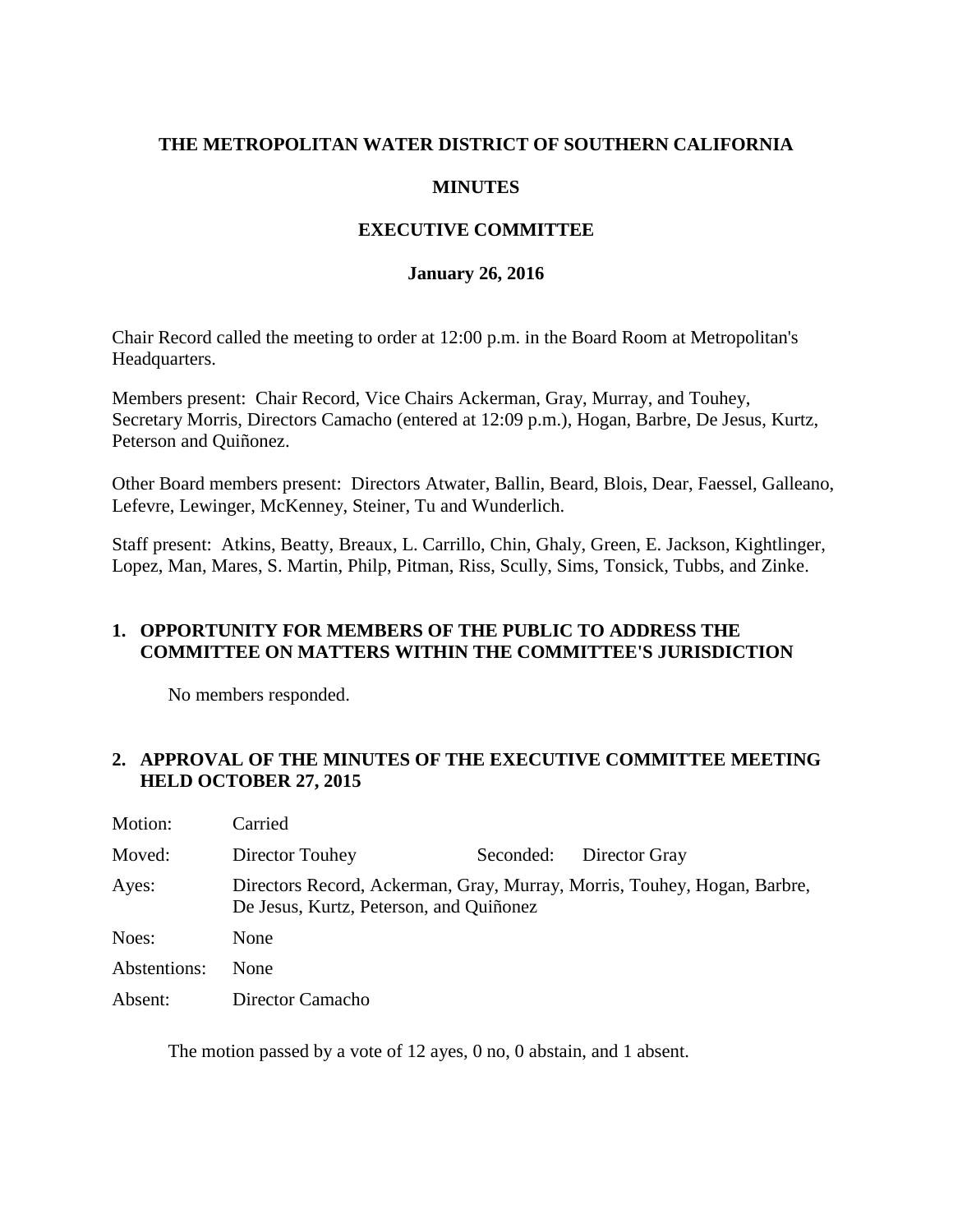## **3. CHAIRMAN'S REPORT**

Chair Record responded to a request for an item to be added to the board agenda on what caused the State Water Project canal failure. There is currently no new information regarding the investigation. Staff is monitoring the work and will provide regular updates at the Engineering and Operations Committee meeting as the work progresses. It is suspected that the failure may be related to ground compaction issues.

General Manager Kightlinger added that repairs to the canal are ahead of schedule and expected to be completed by mid-February.

## **4. CONSENT CALENDAR ITEMS – ACTION**

None

## **5. OTHER BOARD ITEMS – ACTION**

None

## **6. OTHER BOARD ITEMS – ACTION**

None

## **7. COMMITTEE ITEMS**

| a.      | Subject:        | Approve draft committee and board meeting agendas, and schedule<br>for February 2016                                |  |  |
|---------|-----------------|---------------------------------------------------------------------------------------------------------------------|--|--|
|         | Presented by:   | <b>Chair Record</b>                                                                                                 |  |  |
|         | Motion:         | Approve draft committee and board meeting agendas, and schedule<br>for February 2016                                |  |  |
| Motion: | Carried         |                                                                                                                     |  |  |
| Moved:  | Director Touhey | Seconded:<br>Director Gray                                                                                          |  |  |
| Ayes:   |                 | Directors Record, Ackerman, Gray, Murray, Morris, Touhey, Hogan, Barbre,<br>De Jesus, Kurtz, Peterson, and Quiñonez |  |  |
| Noes:   | None            |                                                                                                                     |  |  |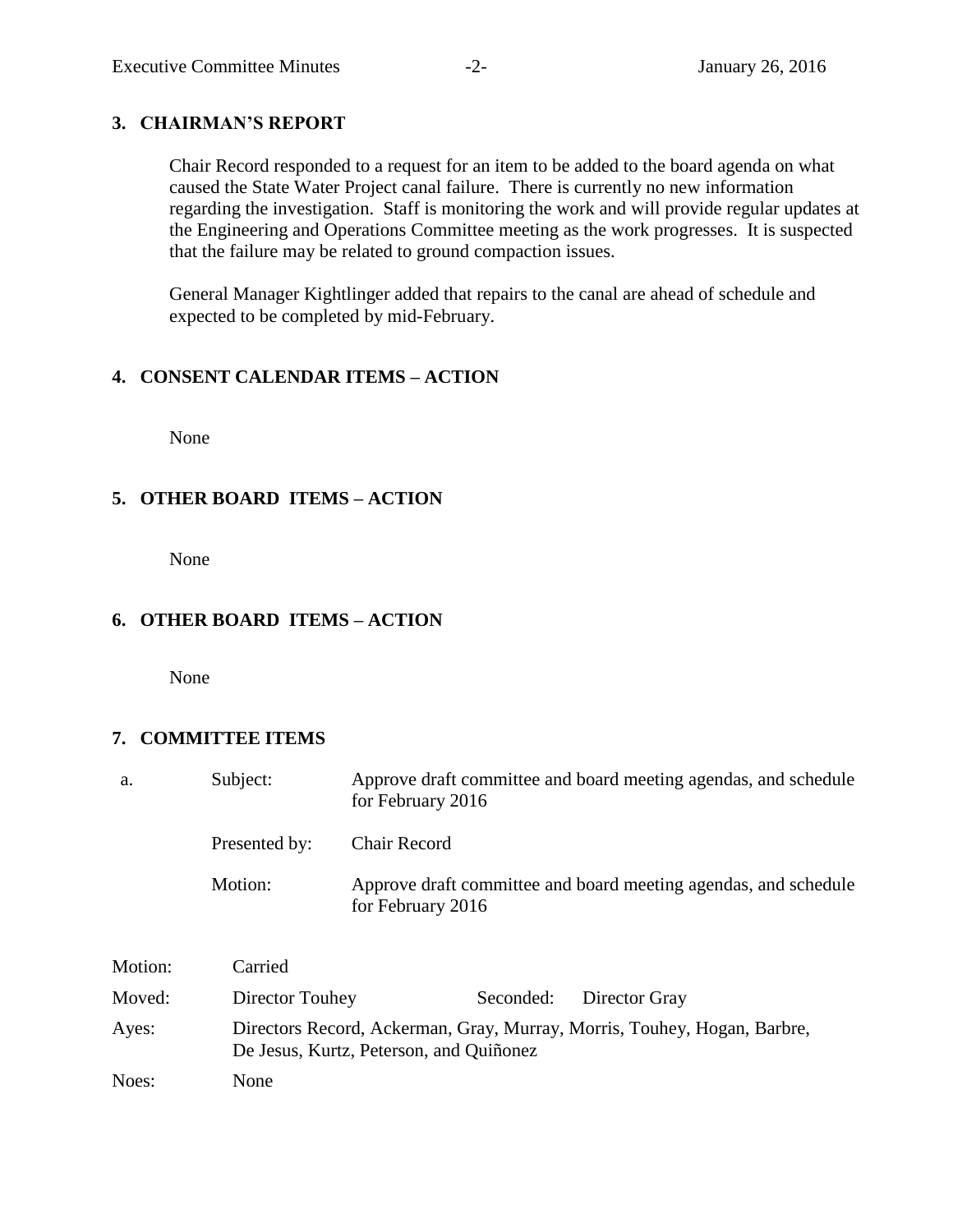Abstentions: None

Absent: Director Camacho

The motion passed by a vote of 12 ayes, 0 no, 0 abstain, and 1 absent.

b. Subject: General Manager's report of Metropolitan's activities

Presented by: General Manager Jeffrey Kightlinger

General Manager Kightlinger stated that Metropolitan is monitoring the water quality situation in Flint, Michigan. Staff will keep the directors informed as to the many factors that lead up to that failure, and the safeguards that we must maintain to ensure our water quality is never compromised.

General Manager Kightlinger also reported that Metropolitan's External Affairs Education Unit received an award at the Governor's Environment and Economic Leadership Awards ceremony in Sacramento for their outstanding education program.

c. Subject: General Counsel's report of Legal Department activities

Presented by: General Counsel Marcia Scully

General Counsel Scully reported that Metropolitan, in conjunction with the State Water Contractors, has hired a consultant to assist with the State Water Resources Control Board action relevant to the new water rights deployment diversion.

d. Subject: General Auditor's report of Audit Department activities

Presented by: General Auditor Gerry Riss

General Auditor Riss had no report.

e. Subject: Ethics Officer's report of Ethics Department activities

Presented by: Ethics Officer Deena Ghaly

Ethics Officer Ghaly reminded the Board that effective February 1, 2016, the new statement of economic interest season will begin. Each director will be mailed a link to the 700 form. The Ethics Department is available to answer any questions or assist in any way.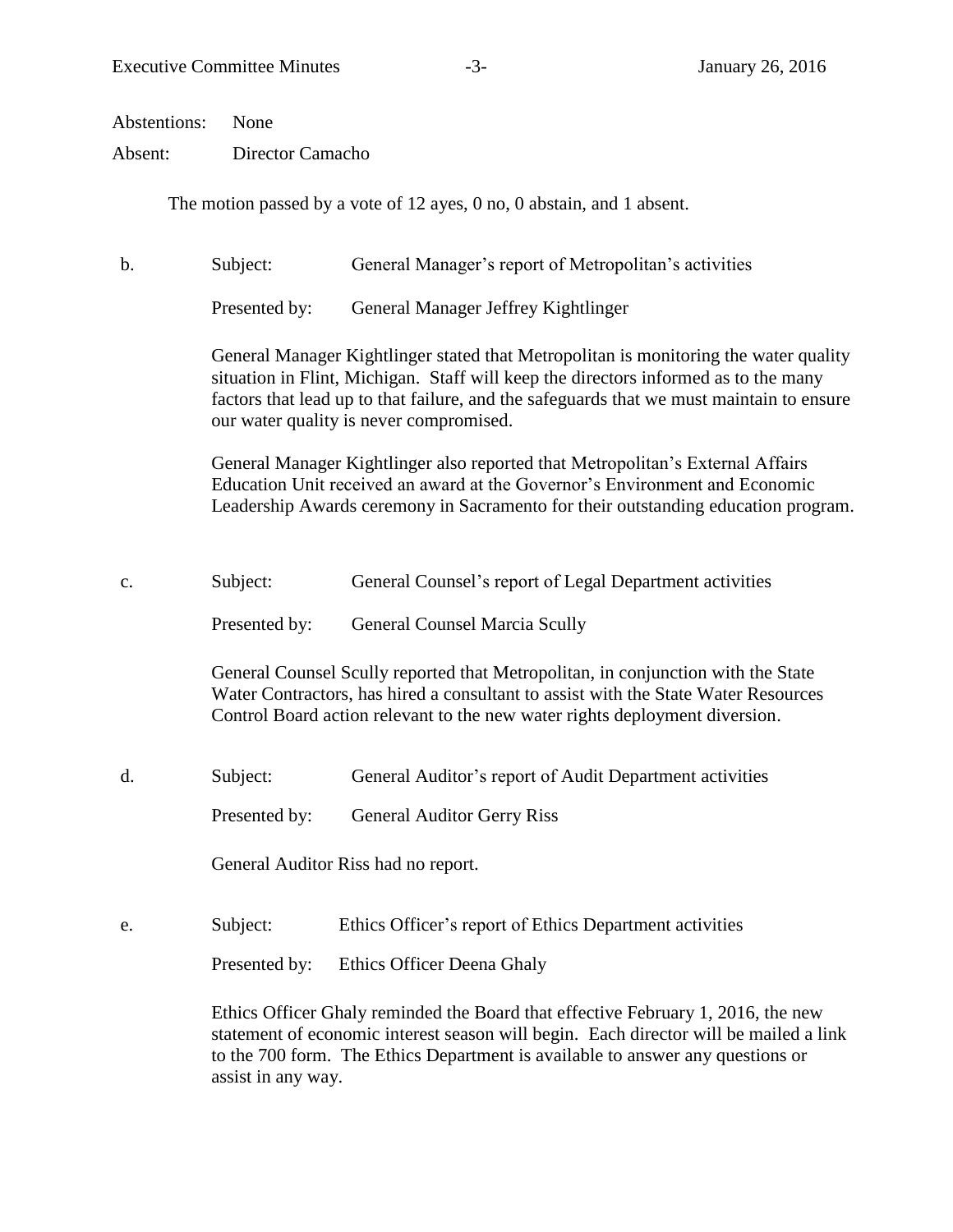# **8. REPORTS FROM COMMITTEES**

| a. | Subject:                                                                                                                                                                                                                                                                                                                                                                                               | Finance and Insurance Committee                                                                                                                                         |  |  |
|----|--------------------------------------------------------------------------------------------------------------------------------------------------------------------------------------------------------------------------------------------------------------------------------------------------------------------------------------------------------------------------------------------------------|-------------------------------------------------------------------------------------------------------------------------------------------------------------------------|--|--|
|    | Presented by:                                                                                                                                                                                                                                                                                                                                                                                          | <b>Committee Chair Barbre</b>                                                                                                                                           |  |  |
|    | process.                                                                                                                                                                                                                                                                                                                                                                                               | Committee Chair Barbre reported that the February Finance and Insurance Committee<br>will include the first of several workshops to discuss the budget and rate setting |  |  |
|    |                                                                                                                                                                                                                                                                                                                                                                                                        | Director Camacho entered the meeting at 12:09 p.m.                                                                                                                      |  |  |
| b. | Subject:                                                                                                                                                                                                                                                                                                                                                                                               | Water Planning and Stewardship Committee                                                                                                                                |  |  |
|    | Presented by:                                                                                                                                                                                                                                                                                                                                                                                          | <b>Committee Chair De Jesus</b>                                                                                                                                         |  |  |
|    |                                                                                                                                                                                                                                                                                                                                                                                                        | Committee Chair De Jesus reported that in February the committee will discuss one<br>action item to consider pursuing 2016 Sacramento Valley water transfers if needed. |  |  |
|    | The committee will hear a status report regarding Metropolitan's land in Palo Verde<br>and also hear reports on conservation and the Water Surplus and Drought<br>Management Plan.                                                                                                                                                                                                                     |                                                                                                                                                                         |  |  |
| c. | Subject:                                                                                                                                                                                                                                                                                                                                                                                               | <b>Engineering and Operations Committee</b>                                                                                                                             |  |  |
|    | Presented by:                                                                                                                                                                                                                                                                                                                                                                                          | <b>Committee Chair Peterson</b>                                                                                                                                         |  |  |
|    | Committee Chair Peterson reported that in February the committee will consider five<br>action items including: a procurement contract for gate valves at the Colorado River<br>Aqueduct pumping plants, a contract for stage 2 lining repairs on the Etiwanda<br>pipeline, and a request to increase funding for capital projects costing less than<br>\$250,000 for fiscal years 2014/15 and 2015/16. |                                                                                                                                                                         |  |  |
|    | The committee will also hear the Capital Investment Plan Quarterly Report for the<br>period ending December 31, 2015 and an overview of Metropolitan's Apprenticeship<br>Program.                                                                                                                                                                                                                      |                                                                                                                                                                         |  |  |
| d. | Subject:                                                                                                                                                                                                                                                                                                                                                                                               | <b>Communications and Legislation Committee</b>                                                                                                                         |  |  |
|    | Presented by:                                                                                                                                                                                                                                                                                                                                                                                          | <b>Committee Chair Kurtz</b>                                                                                                                                            |  |  |
|    |                                                                                                                                                                                                                                                                                                                                                                                                        |                                                                                                                                                                         |  |  |

Committee Chair Kurtz reported that there will be one action item on the February agenda to discuss extending the current water awareness and conservation advertising campaign by one year at a cost of \$2.2 million.